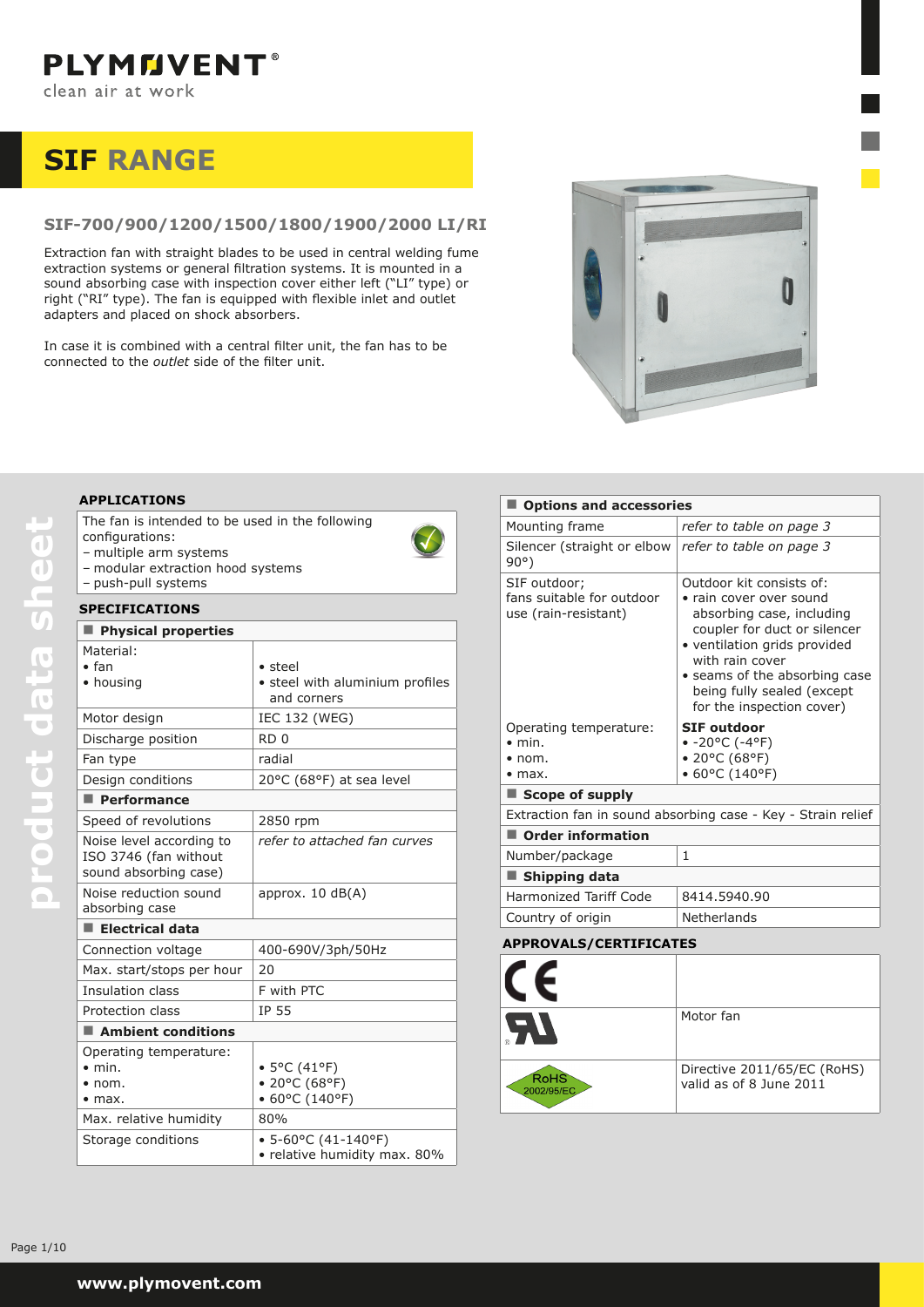## **FAN CURVES (QUICK REFERENCE GUIDE)**



## **INSPECTION COVER**



**Remaining specifications: refer to table on next page.**